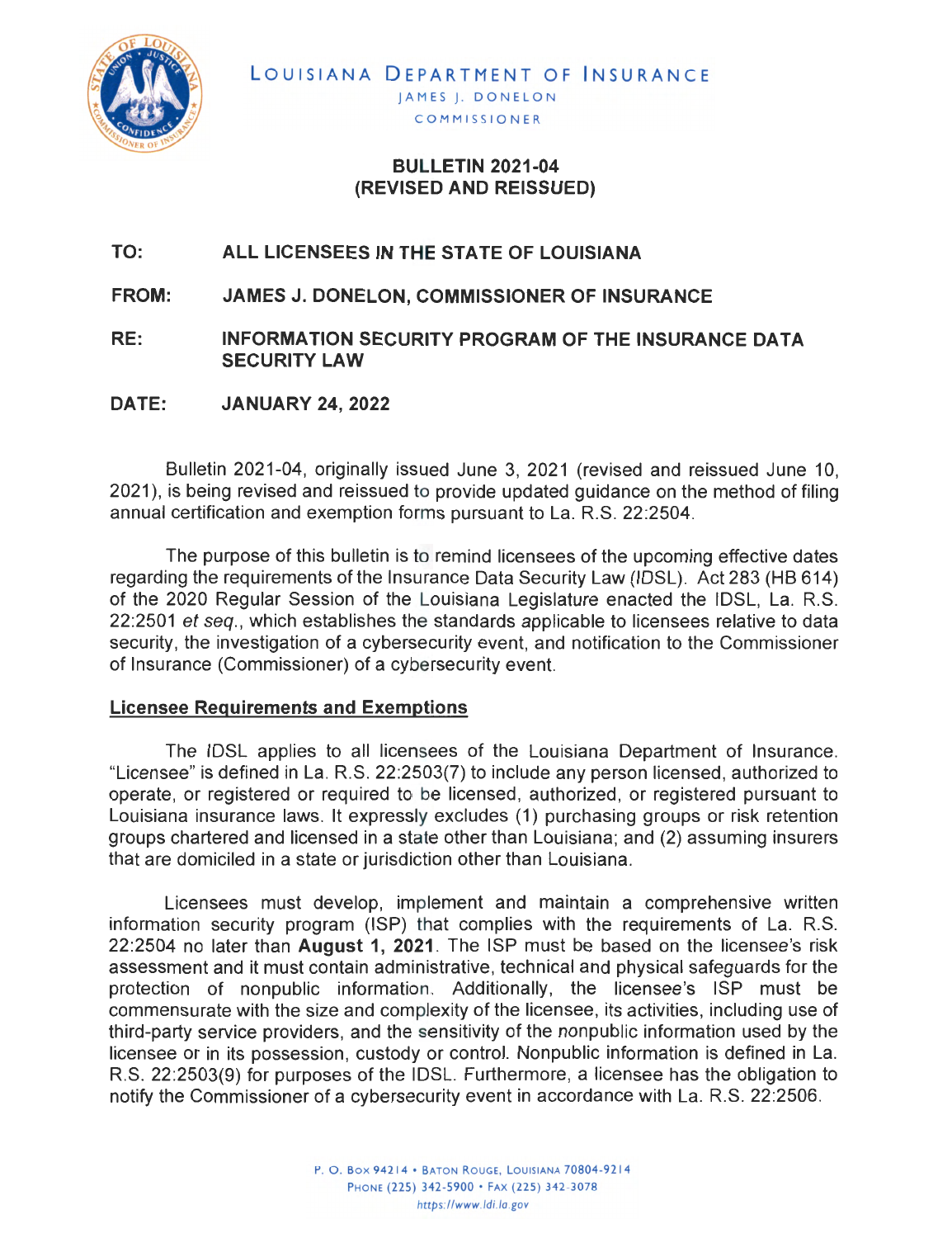Bulletin 2021-04 (REVISED AND REISSUED) January 24, 2022 Page 2 of 3

Licensees that meet any of the criteria outlined in La. R.S. 22:2509(A) (for example, licensees who have fewer than twenty-five employees, less than five million dollars in gross annual revenue, or less than ten million dollars in year-end total assets) are exempt from compliance with La. R.S. 22:2504.

Unless the licensee falls within an exemption specified in La. R.S. 22:2509, it shall, no later than **August 1, 2022,** require each of its third-party service providers to implement appropriate administrative, technical, and physical measures to protect and secure the information systems and nonpublic information that are accessible to or held by the licensee's third-party service provider. Pursuant to La. R.S. 22:2503, a third-party service provider means "a person, not otherwise defined as a licensee, who contracts with a licensee to maintain, process, store, or otherwise have access to nonpublic information through its provision of services to the licensee."

### **Domestic Insurer Filing Requirements**

Beginning **February 15, 2022,** each domestic insurer must annually submit a "Louisiana Insurance Data Security Law Information Security Program Certification Form" to the Commissioner by February  $15<sup>th</sup>$ , certifying that the insurer complies with the requirements of La. R.S. 22:2504. If the insurer falls within an exemption specified in La. R.S. 22:2509, it must instead submit a "Louisiana Insurance Data Security Law Information Security Program Exemption Certification Form" certifying which exemption applies by February 15<sup>th</sup> annually. **Only domestic insurers are required to submit the annual certification or exemption forms to the Commissioner.** Annual certification and exemption forms are [to be submitted through the Cybersecuri](https://ia.ldi.state.la.us/industryaccess)ty Reporting Module in Industry Access, found at https://ia.ldi.state.la.us/industryaccess/.

#### **Exemptions for other Jurisdictions**

Pursuant to La. R.S. 22:2509(A)(7), the Commissioner approves the following jurisdictions which have enacted ISP requirements that are the same or substantially similar to La. R.S. 22:2504:

| Alabama       | Connecticut      | Delaware     |
|---------------|------------------|--------------|
| Indiana       | lowa             | Maine        |
| Michigan      | Minnesota        | Mississippi  |
| New Hampshire | <b>New York</b>  | North Dakota |
| Ohio          | South Carolina   | Tennessee    |
| Virginia      | <b>Wisconsin</b> |              |

Licensees subject to an above jurisdiction who comply with the ISP requirements of that jurisdiction and certify compliance on a "Louisiana Insurance Data Security Law Information Security Program Exemption Certification Form" are exempt from further ISP requirements in this state.